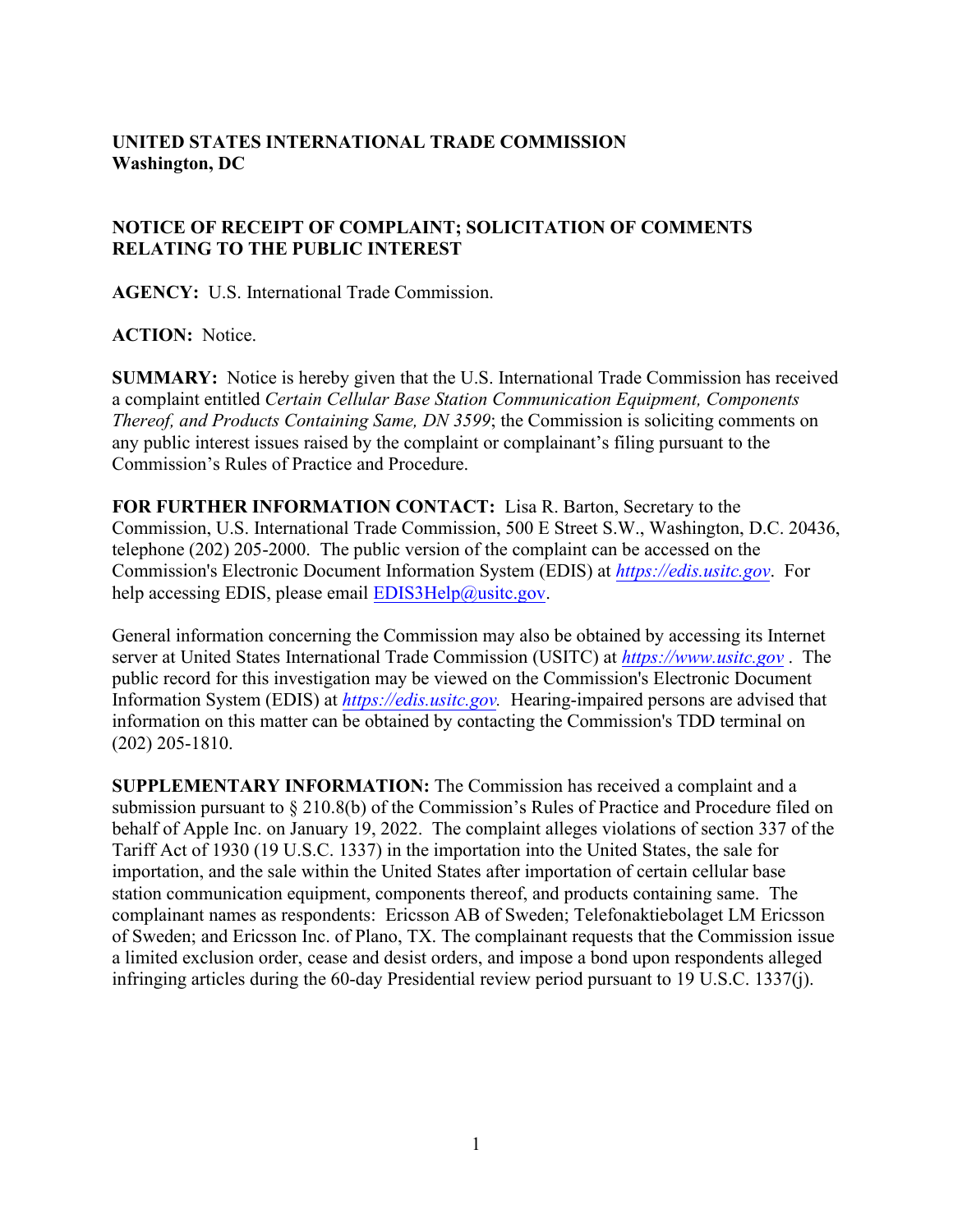Proposed respondents, other interested parties, and members of the public are invited to file comments on any public interest issues raised by the complaint or § 210.8(b) filing. Comments should address whether issuance of the relief specifically requested by the complainant in this investigation would affect the public health and welfare in the United States, competitive conditions in the United States economy, the production of like or directly competitive articles in the United States, or United States consumers.

In particular, the Commission is interested in comments that:

- (i) explain how the articles potentially subject to the requested remedial orders are used in the United States;
- (ii) identify any public health, safety, or welfare concerns in the United States relating to the requested remedial orders;
- (iii) identify like or directly competitive articles that complainant, its licensees, or third parties make in the United States which could replace the subject articles if they were to be excluded;
- (iv) indicate whether complainant, complainant's licensees, and/or third party suppliers have the capacity to replace the volume of articles potentially subject to the requested exclusion order and/or a cease and desist order within a commercially reasonable time; and
- (v) explain how the requested remedial orders would impact United States consumers.

Written submissions on the public interest must be filed no later than by close of business, eight calendar days after the date of publication of this notice in the Federal Register. There will be further opportunities for comment on the public interest after the issuance of any final initial determination in this investigation. Any written submissions on other issues must also be filed by no later than the close of business, eight calendar days after publication of this notice in the Federal Register. Complainant may file replies to any written submissions no later than three calendar days after the date on which any initial submissions were due. No other submissions will be accepted, unless requested by the Commission. Any submissions and replies filed in response to this Notice are limited to five (5) pages in length, inclusive of attachments.

Persons filing written submissions must file the original document electronically on or before the deadlines stated above. Submissions should refer to the docket number ("Docket No. 3599") in a prominent place on the cover page and/or the first page. (*See* Handbook for Electronic Filing Procedures, **Electronic Filing Procedures**<sup>[1](#page-1-0)</sup>). Please note the Secretary's Office will accept only electronic filings during this time. Filings must be made through the Commission's Electronic Document Information System (EDIS, *[https://edis.usitc.gov](https://edis.usitc.gov/)*.) No in-person paper-based filings

<span id="page-1-0"></span><sup>1</sup> Handbook for Electronic Filing Procedures: *[https://www.usitc.gov/documents/handbook\\_on\\_filing\\_procedures.pdf](https://www.usitc.gov/documents/handbook_on_filing_procedures.pdf)*